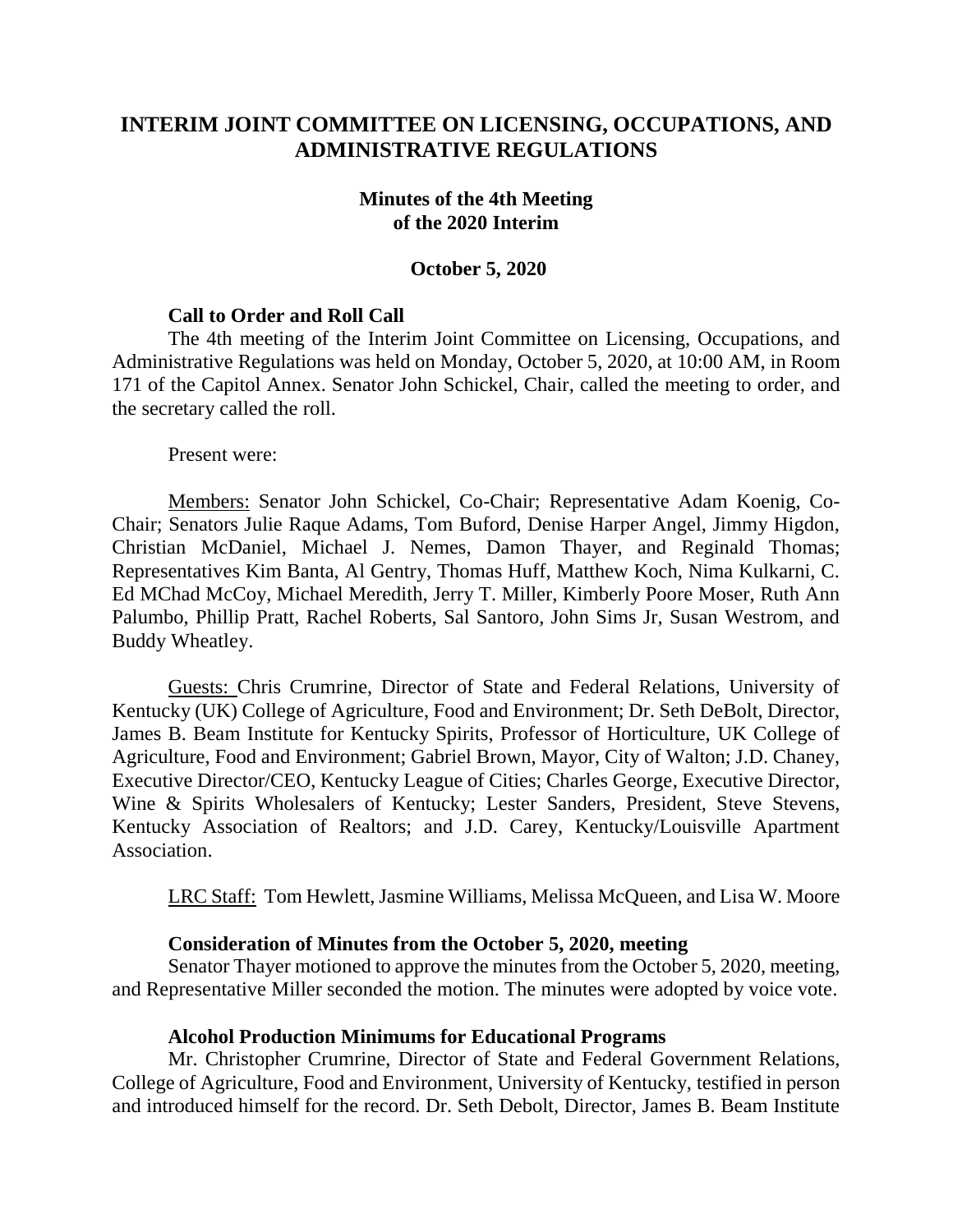for Kentucky Spirits and Professor of Horticulture, UK College of Agriculture, Food and Environment, testified remotely that the Beam Institute was formed in 2019, a partnership between the University of Kentucky and Jim Beam, created with the goal of facilitating the growth of Kentucky's spirits industry. By supporting the development of Kentucky's workforce, promoting Kentucky as the production and innovation capital of the bourbon industry, and building effective alcohol awareness initiatives, this partnership will promote the welfare, prosperity and sustainability of Kentucky's spirits industry for generations to come.

Dr. Debolt said the research activities at the institute are designed to address tangible needs of Kentucky's spirits industry. Experts from fields such as engineering, chemistry, business, law, horticulture, forestry, food science, and entomology are drawn together with the common goal of maintaining the welfare, prosperity and sustainability of Kentucky's spirits industry for generations to come. He said the goal is to elevate education and research and align their missions with Kentucky economy.

Mr. Crumrine said that in late March, the institute began manufacturing hand sanitizer for health care workers to help meet the need for this vital product. Those efforts have expanded, and to date more the \$150,000 in sanitizer has been produced for the University of Kentucky campus and greater community.

UK President Eli Capilouto provided bottles of sanitizer to all new university faculty and all SEC school presidents, including athletic directors, basketball coaches and football coaches. UK Board of Trustees members received a bottle. He noted this is an incredible effort to put vital sanitizer into the hands of the people who are working so hard to fight this pandemic. He looks for future collaborations and partnerships in the future with the institute and it has been suggested that the bottles may become collector's items.

Dr. DeBolt said the institute will not meet the distilling requirements established in Senate Bill 99 in the 2020 legislative session. UK is requesting a statutory exemption from the minimum distilling requirements, but not the licensing requirements. The reason for the exemption request is for education and research.

Responding to a question from Senator Thomas regarding distilling on campus or off-site, Dr. DeBolt said the distilling will be conducted on UK's campus close to the chemical and agricultural engineering departments on the corner of Cooper and Limestone.

Senator Higdon recognized his constituent, Brad Boswell, for his generous contribution to the project.

# **Server Age Limits**

Mayor Gabriel Brown, City of Walton, testified in support of legislation that would lower the age for serving alcohol in restaurants from 20 to 18. The change would assist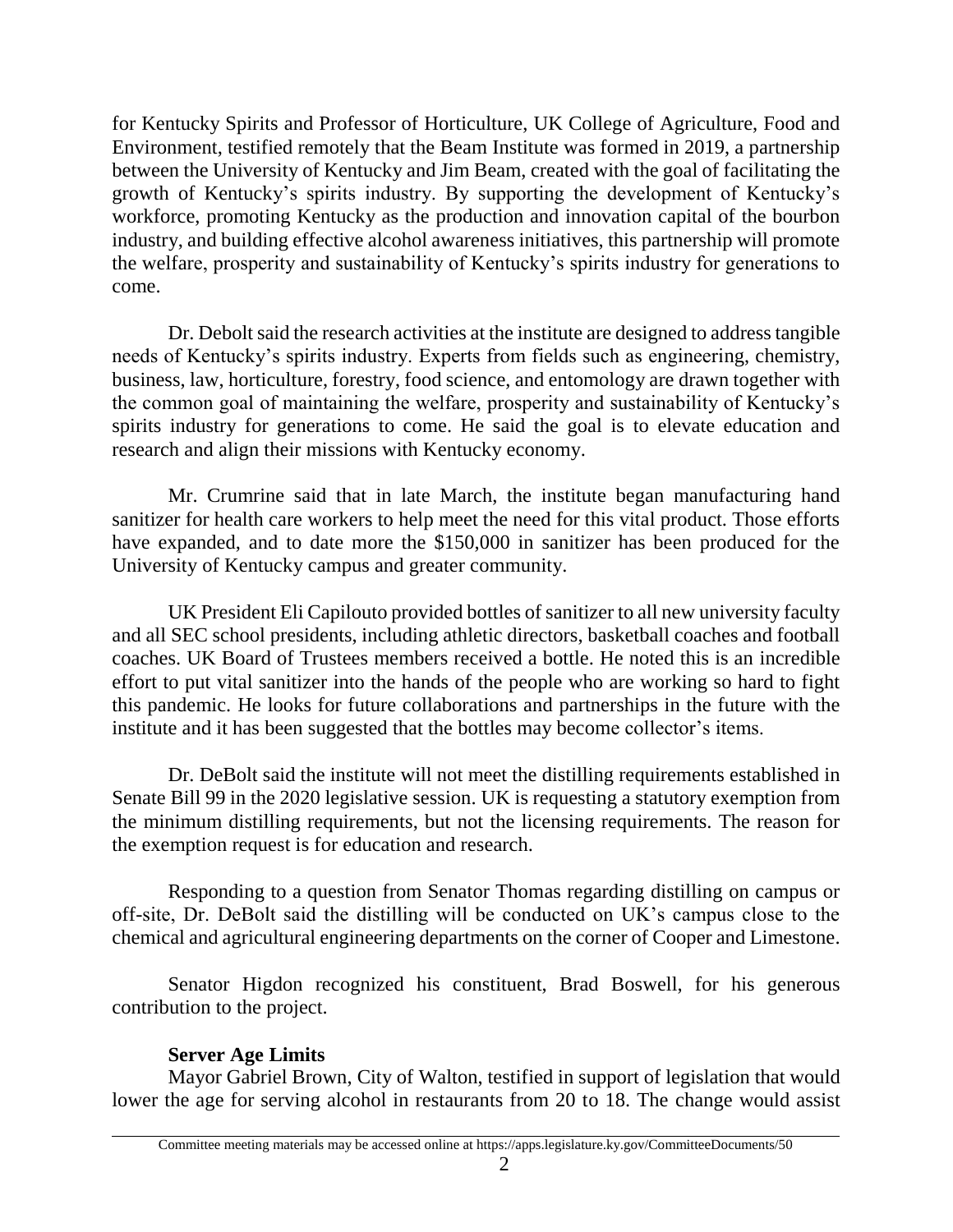rural cities with sit down restaurants by allowing young adults under 20 to be able to waitress or waiter and earn a living. It is logical for a server to be able to take a beer from the bar and deliver it to the restaurant table.

Senator Schickel asked if there was representation in person or remotely from the Alcoholic Beverage Control (ABC) staff. The ABC department personnel was not in attendance. He expressed his disappointment and asked that they be represented at future meetings.

Responding to a question from Representative Wheatley regarding soliciting urban area input from businesses affected by this legislation, Mayor Brown said he has discussed this with many business owners and stakeholders all across the area. This is a good economic deal for the state. He also presented the bill to the Kenton County Mayor's group and it was openly discussed and there were no negative comments.

Responding to a question from Senator Higdon about other states' laws regarding alcohol serving ages, Mayor Brown does not know the particulars on this issue in other states. Senator Schickel said he would like a written report from the ABC agency to address any problems or issues that might arise with the legislation.

## **HB 347 2020 RS - AN ACT relating to regulatory licensing fees**

Kentucky State Representative Phillip Pratt said House Bill 347 expands the authorization to approve a regulatory fee licensed to counties that contain a city with a population larger than 20,000 that imposed a regulatory license fee prior to January 1, 2019. Any city or county that held a local option election between July 15, 2014, and July 15, 2017, may enact a regulatory licensing fee. He noted his city and county are in support of the legislation.

Mr. Chaney, Kentucky League of Cities, said this legislation is a correction to Senate Bill 29 that passed in the 2019 legislative session. The cities thought they were getting rid of the remnants of the old classification system, but it also took away the ability for places like Scott County, and twelve other counties, to impose a regulatory fee because they moved to a population basis when it was based on the cities within the counties.

Mr. Chaney said it also removed the ability of about 30 cities to impose the regulatory fee because there was not a window created with a two-year contemporaneous requirement. In total, 30 cities and 12 counties were left out of the ability to impose a regulatory fee, and this bill corrects it, but does not expand upon it.

Committee meeting materials may be accessed online at https://apps.legislature.ky.gov/CommitteeDocuments/50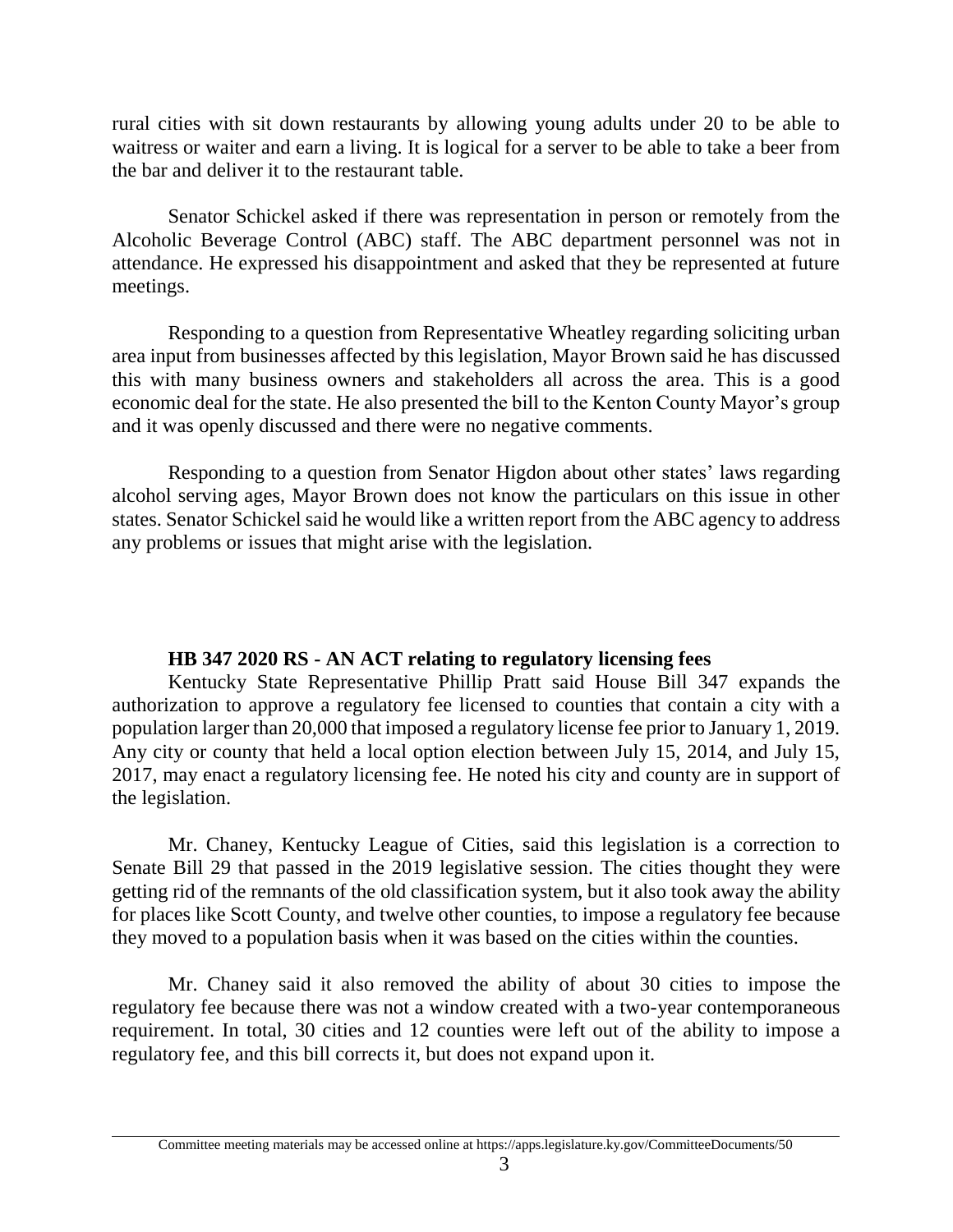Chairman Koenig supports the bill, but would like to see this extended to everyone who has a wet territory so they could impose the fee and regulate the property properly. He hopes to expand the legislation in the future to include property regulations of all alcohol sales in all areas. Senator Schickel asked if there was any opposition. There was no opposition to the legislation.

#### **Changes to Existing Alcohol Statutes**

Senator Higdon said 21 RS BR 254 allows the definition of quadricycle to be amended by removing the word "exclusively." This would allow propulsion other than by human muscular power so they can use electric motors. There were no questions from committee members.

Senator Higdon said House Bill 415 seems to allow for more broad alcohol shipping than what was originally intended. The concept was to allow Kentucky producers and manufacturers to ship out-of-state, and out-of-state producers and manufacturers to ship in to the state of Kentucky. The retailers, wholesalers, and distributors asked to be excluded from the legislation at the time.

Charles George, Executive Director, Wine & Spirits Wholesalers of Kentucky, said the Wine & Spirits Wholesalers of Kentucky, the Kentucky Beer Wholesalers Association, the Kentucky Malt Beverage Council, Kentucky Association of Beverage Retailers, and the Kentucky Retail Federation seek clarification that importers are not allowed to directly ship foreign-made alcohol to Kentucky consumers pursuant to Kentucky's new direct shipper law. Allowing importers to directly ship foreign-made products would greatly expand the intent of Kentucky's direct shipping law, which should be limited to domestic manufacturers and domestic products.

Mr. George said House Bill 415 passed the General Assembly during the 2020 session, allowing the direct shipment of beer, wine, and spirits to Kentucky consumers. Throughout the committee and floor process, the bill was described as limiting shipments by an in- or out-of-state manufacturer or producer. In other words, any brewery, winery, or distillery located in the United States could obtain a Kentucky direct shipper license and ship products made at its facility to Kentucky consumers. In addition to specifically authorizing manufacturers to obtain a direct shipper license, HB 415 contained language allowing out-of-state suppliers to also qualify for a license. Suppliers include out-of-state manufacturers, wholesalers, distributors, and importers that are the primary source of supply for its products. In its proposed regulation, the ABC specifically allows importers to obtain a direct shipper license. Presumably, only out-of-state importers would be able to obtain a license, not those located in Kentucky. There are 79 entities that have an importer's permit in Kentucky.

Committee meeting materials may be accessed online at https://apps.legislature.ky.gov/CommitteeDocuments/50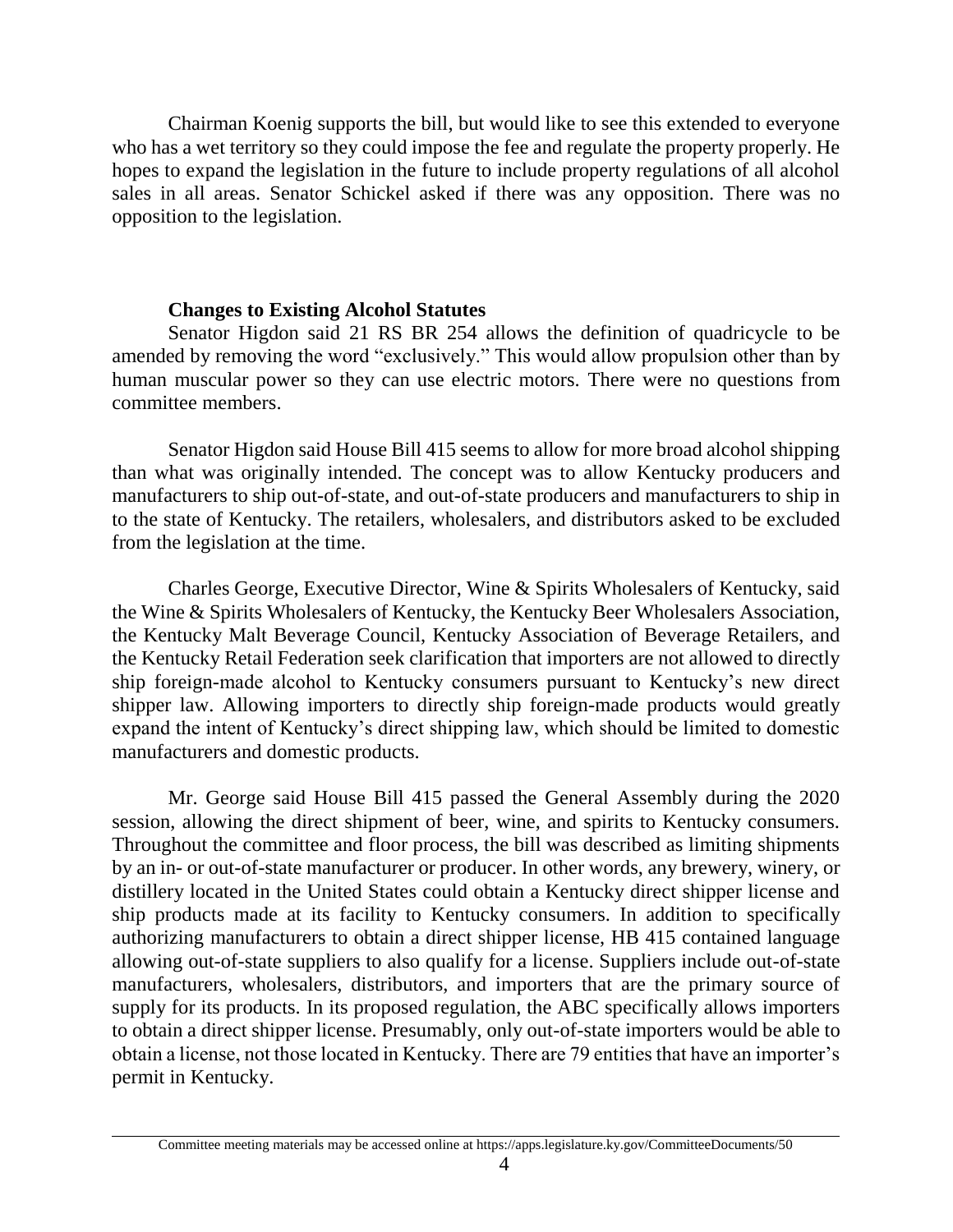Mr. George said for a foreign-made alcohol product to be sold in the United States, it must be imported by a federally licensed importer. Kentucky wholesalers and distributors are required to purchase foreign products form an importer to sell those products to retailers.

Responding to a question from Chairman Koenig concerning European alcohol sales, Mr. George said a person would need to visit a retailer to purchase a European wine. Chairman Koenig said he does in fact know people who can order wines direct from other countries' websites. He noted national laws take precedence and people order champagne directly from France and tequila from Mexico. Mr. George said state laws can be more restrictive than the federal allowance.

Mr. George said there is no allowance in Kentucky state law to receive shipments from foreign countries. He said federal law may not specifically prohibit, but there is no allowance in state law. Representative Koenig said there are no state law restrictions and alcohol is already being shipped to Kentucky from Italy, France, and Mexico.

Responding to a question from Chairman Koenig regarding importer permits, Mr. George said he is referring to federal importer permits and not Kentucky importer permits. He also said this bill is a disadvantage for state wholesaler licensees and federal importer permitees. Mr. George said it was their wish to exempt wholesalers from the legislation. Chairman Koenig said it would be ideal for the in-state operations to be able to import alcohol from foreign countries to sell to Kentuckians. He noted they were removed from the bill against his better wishes. Mr. George clarified that the Wine & Spirits Wholesalers of Kentucky want this to be a domestic shipping bill.

Chairman Koenig said the bill was intentionally drafted to be different from any other state. While he respects the Wholesaler's position, his intent is to represent the 3,000,000 consumers who live in wet territories in Kentucky and provide them with as many options as possible. He scaled back the original version of the bill in order to obtain the number of votes needed for passage.

Senator Thayer said the change in the quadricycle bill seems reasonable. He also said it was premature to discuss changes to the direct alcohol shipping bill when it still has not been implemented. The ABC Department is in the process of promulgating the administrative regulations. He expressed disappointment with no staff from the ABC were in attendance and will not tolerate any organization trying to slow walk the implementation of this legislation.

Senator Thayer noted Kentucky distilleries have been hit hard during the pandemic. He said tourism and on premise sales are down across the board, which affects everyone in the three-tier system. The alcohol direct shipping bill will generate a revenue stream that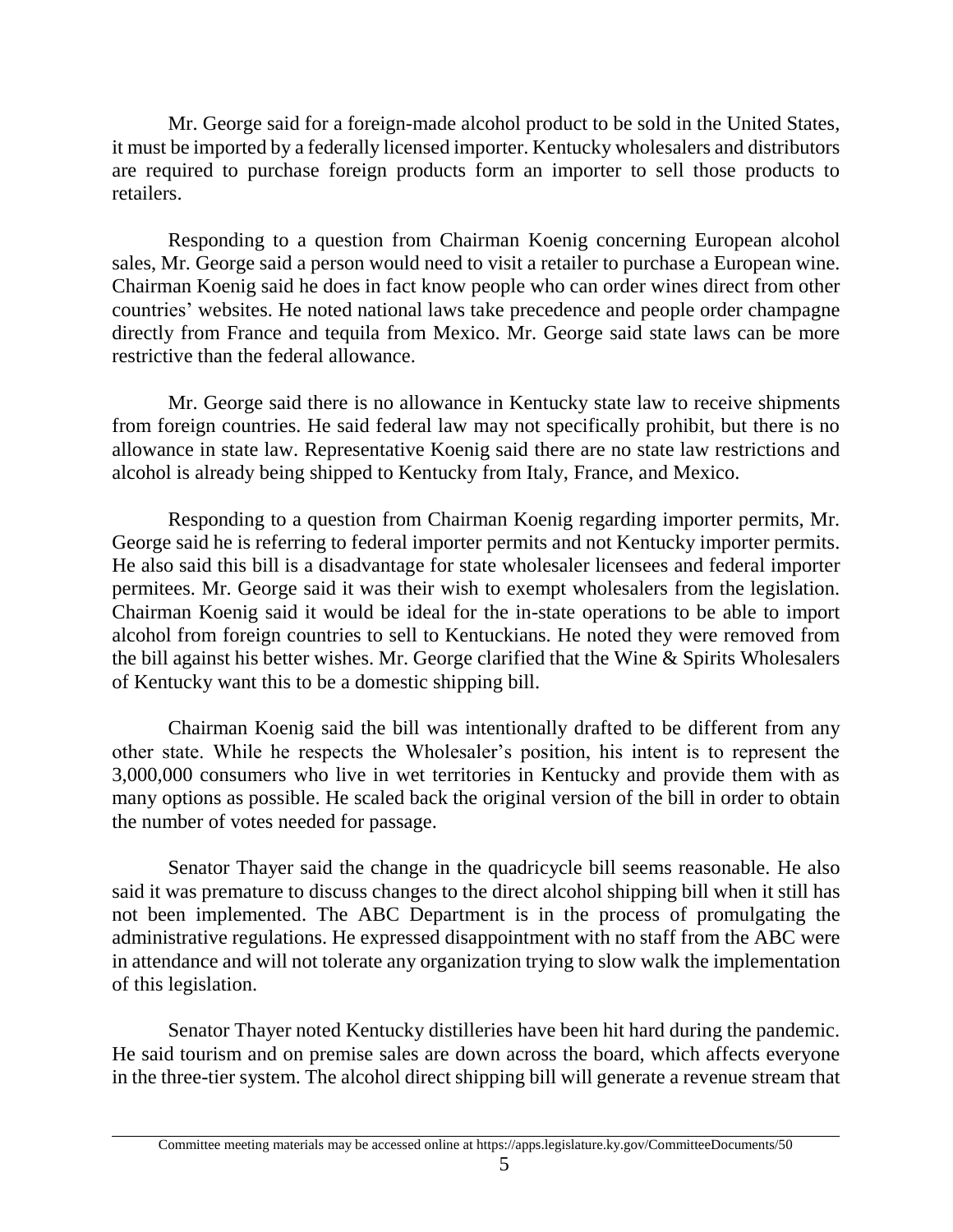needs to be implemented for the distilleries as they fight to break out of this economic downturn resulting from the quasi lockdown and the pandemic.

Senator Higdon wanted the issue on the agenda to be vetted before the committee. He said this is a great bill for the bourbon industry, but there was concern about importers. It was his understanding that the intent of the legislation was for producers and manufacturers to ship out-of-state and for out-of-state manufacturers and producers to ship in-state. He reiterated that he is not complaining about the bill as it relates to the bourbon industry and the domestic production and manufacturing of spirits in Kentucky and across the country. His only concern was the adding of importers to the mix.

Senator Schickel said the wholesalers are always welcome before the committee. He expects the ABC department to be represented at future committee meetings.

Responding to Representative Miller regarding waiting on the ABC to promulgate the administrative regulations, Senator Schickel said he would be working on it. Representative Miller reiterated to Mr. George that he was always welcome before the committee. Mr. George said his organization is not trying to kill the bill. His changes are a good faith compromise to allow some levels of shipment and he does recognize the pain that some small distilleries are facing. Senator Schickel said the interim is for discussing these types of issues.

Senator Thomas said he is in support of on-line commerce as it pertains to alcohol. He thinks the bill will increase the future revenues for bourbon for the foreseeable future. He discourages any changes to the bill. It was also noted that federal law supersedes state law.

Jay Hibbard, Vice-President of Government Relations, Distilled Spirits Council of the United States, testified remotely. He said House Bill 415 required that suppliers be included and the definitions in the statutes include importers as a supplier, because this is the only way to get their product through the U.S. market. He said the legislature was clear on the intent of the legislation. He would infer that ABC has not implemented the rules, and importers are entitled to participate in this program by statute. He also noted this legislation affects primarily specialty products, and wine accounts for a very small percentage of alcohol being shipped. It is usually limited edition spirits, engraved bottles, or very rare items that are not readily available in stores.

Senator Thayer said craft breweries and small farm wineries are also struggling due to the pandemic. He wanted to emphasize it is not just the bourbon industry that has suffered. He and Chairman Schickel are strong supporters of the entire alcohol industry. He said allowing the shipment of alcohol will be helpful to the revenue stream, especially during the downturn of this pandemic.

Committee meeting materials may be accessed online at https://apps.legislature.ky.gov/CommitteeDocuments/50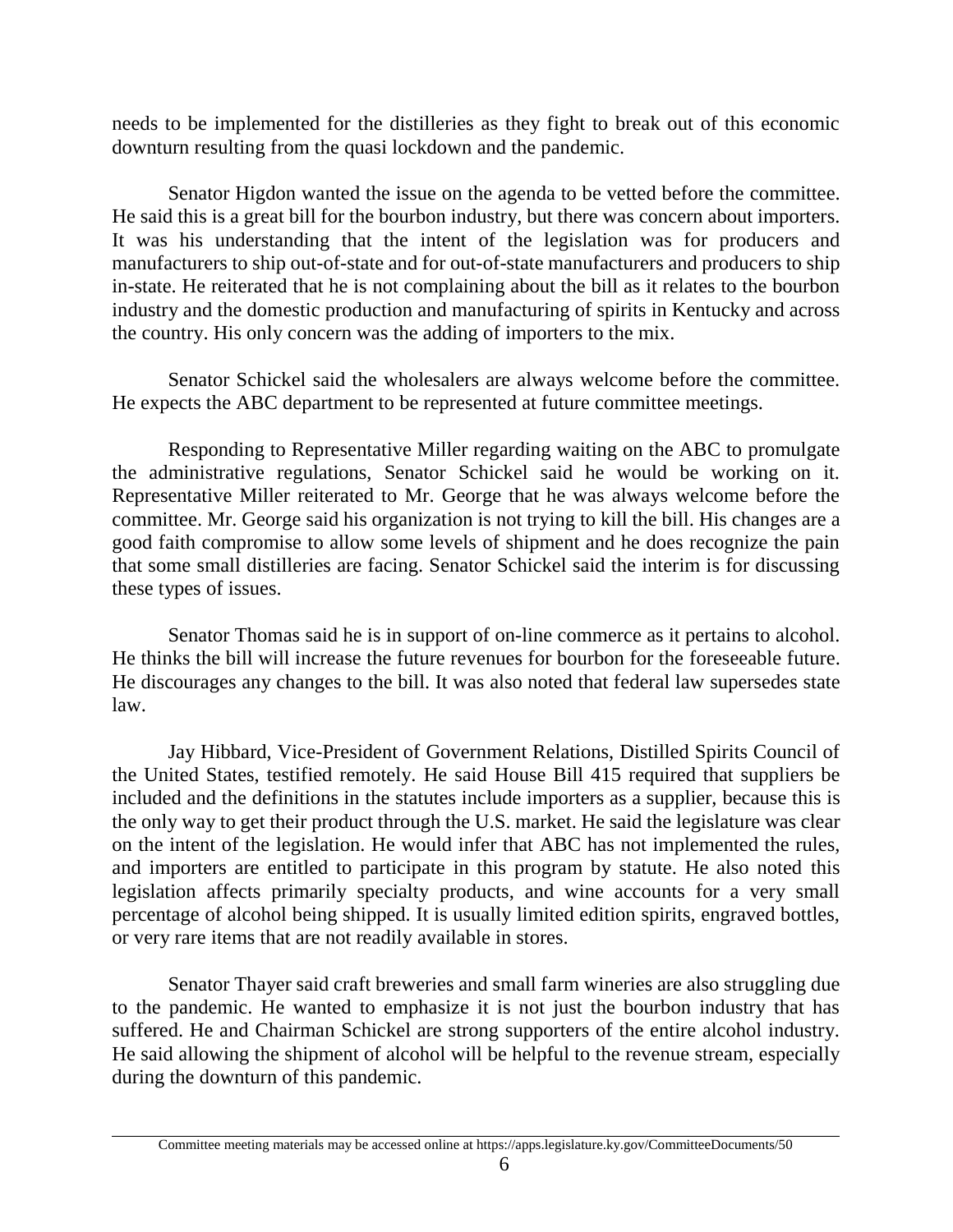## **The State of Real Estate in Kentucky**

Lester Sanders, President, Kentucky Association of Realtors, said the association is a group of real estate licensees in the state of Kentucky. There are 21,503 licensees across the state, but 11,600 realtors involved in all aspects of real estate. A licensee does not mean a person is a realtor. Realtors have to belong to 1 of 20 associations across the state. It is important because realtors are required to adhere to a certain level of professionalism and to a code of conduct that is over 100 years old.

Mr. Sanders said real estate is deemed an essential business in the Commonwealth. It is clearly understood the impact of real estate has on the quality of life for Kentucky residents to be home owners rather than renters. He said the challenges due to COVID-19 have been tremendous, but strict guidelines were implemented on how to conduct real estate business in the Commonwealth to keep everyone safe.

Steve Stevens, Chief Executive Officer, Kentucky Association of Realtors, said Kentucky realtors are performing well despite the pandemic. He said homes sales in Kentucky have hit all-time highs the last three of four years, which can make inventory scarce. He noted 51,000 homes sold in Kentucky in 2019, which is a record. Kentucky is on track for another record year despite the pandemic.

Mr. Stevens said Kentucky metro area house prices are forecast to track the national market. Current local conditions support an estimated 7.7 percent increase in the next twelve months. Kentucky's housing market vitality, based on the nine metro housing markets which comprise it, is the same as that of the overall United States and ranks the state as twentieth in the nation. Recent changes in local conditions suggest the possibility of improvement in short-term performance. Housing affordability and first-time home ownership opportunities remain concerns.

Senator Schickel said the real estate industry has set an example of how a profession can operate during a pandemic and do so safely and successfully. He has been amazed at the volume of real estate being sold in Northern Kentucky. He noted each real estate agent is comparable to a small business. He understands the sacrifice and hard work it takes to be successful.

Responding to a question from Senator Thomas regarding changing opportunities for black realtors and black home ownership, Mr. Sanders said social injustice has opened the door for stark communication and educating the realtors of the inequities. There has been a group established within the organization to work specifically on diversity and inclusion issues at the state level. They are responsible for educating buyers, sellers, and potential buyers and sellers, on what to identify and how to move forward so all Americans can share in the American dream.

Responding to a question from Representative Gentry regarding data reflecting firsttime home ownership, Mr. Stevens said he cannot give the specific information as it is not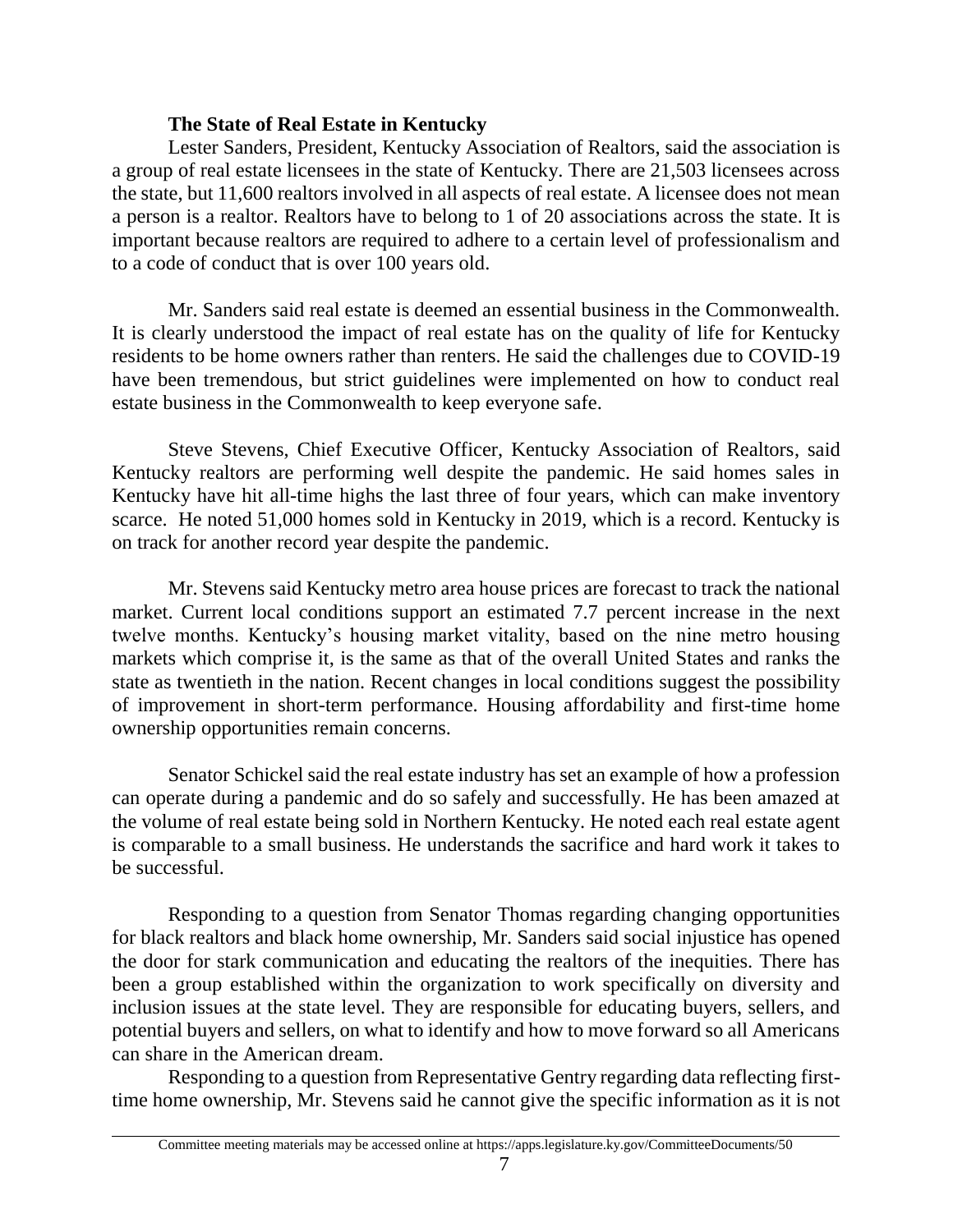broken down. He said certain states focus on first-time home buyers, but Kentucky needs to improve in this area. Kentucky needs to focus on lending incentives and first-time home buyer programs. Mr. Sanders noted as prices for homes continue to increase, it makes it more difficult for folks buying their first home to afford it. The price of home building materials increasing also affects housing affordability in a negative way.

J.D. Carey, Kentucky/Louisville Apartment Association, said property owners and landlords own over 350,000 rental units. Rental property contributes \$173 million in property taxes and provides many jobs for Kentuckians. He said rent collections have been stable, but since the pandemic, landlords are seeing a decline in rent payments received since unemployment and stimulus payments have stopped. Landlords and owners have seen a 3.1 percent decline in timely rental payments and have tried to implement flexible payment plans with renters, including waiving late fees, and helping the residents apply for financial assistance through non-profit agencies.

Mr. Carey said many landlords have gone without rental payments from tenants for up to seven months. This creates a significant hardship for landlords, especially as the percentage of tenants not being able to pay increases. Landlords are responsible for many operating expenses including federal, state, and local taxes; insurance; maintenance; and utilities that have to be paid whether they are receiving rental payments or not. He noted the multi-family apartment industry is the only sector of Kentucky's economy being asked to give away its product for free while still having to meet its obligations.

Mr. Carey said the number of families renting is at an all-time high. To meet demand, over 325,000 new apartment rentals would have to be built each year.

Senator Schickel said small landlords are in trouble and this is a crisis. He said this is the only industry being asked to give away its product for free and receive nothing in return. He said most landlords are not in a financial position to afford to do this.

Senator Higdon said there is a crisis in the rental industry and landlords are suffering because tenants cannot pay. Responding to his question, Mr. Carey said the ABCD classification system is based on rental prices from what the property generates from highend living properties to affordable housing.

Senator Thayer said he would like for Governor Beshear's executive order allowing alcohol sales to go from restaurants to become permanent law. He will address the issue in statute in early January when the General Assembly convenes for legislative session.

With no further business before the committee, the meeting adjourned at 11:25 a.m.